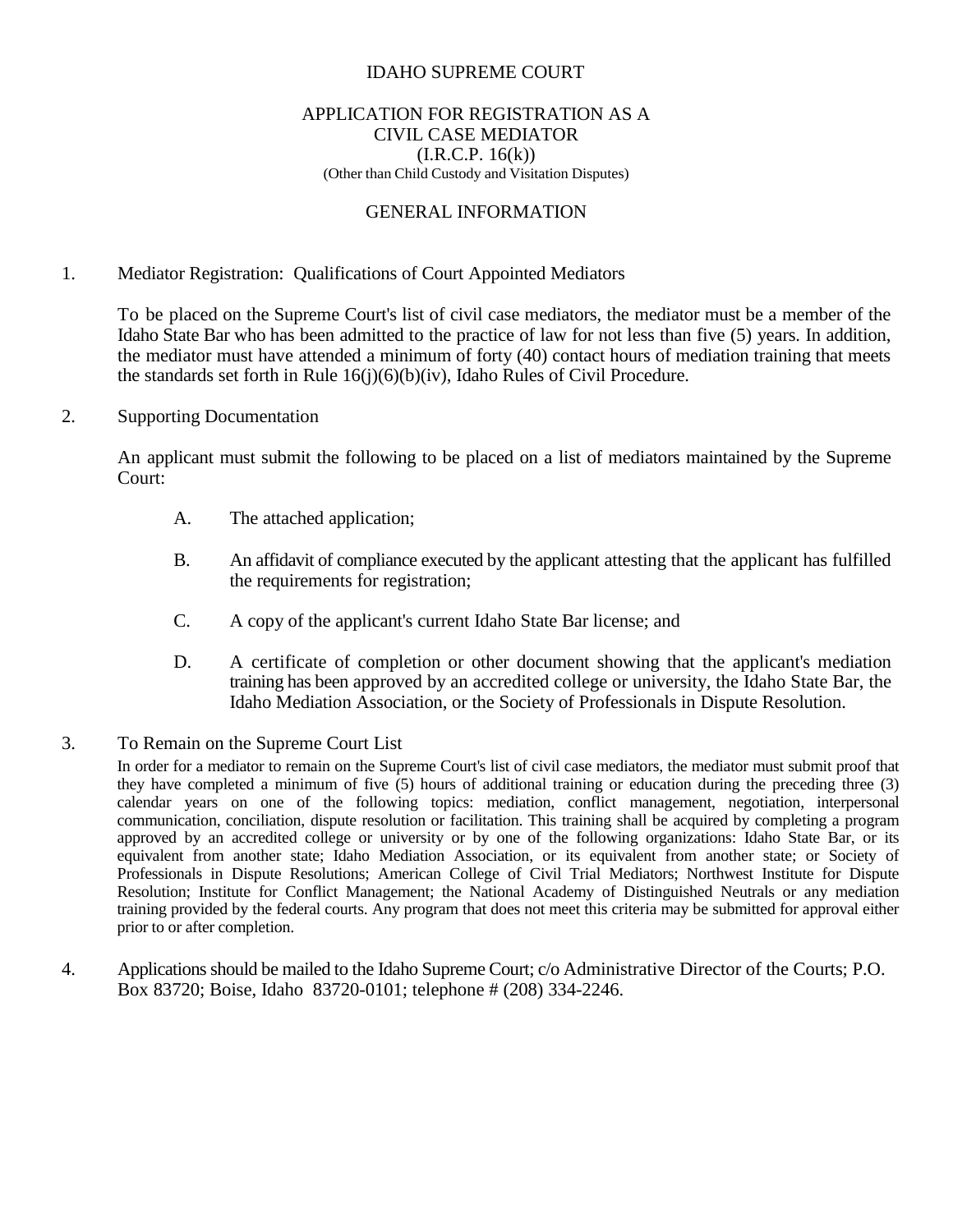## **IDAHO SUPREME COURT 451 WEST STATE STREET P.O. BOX 83720 BOISE, IDAHO 83720-0101 (208) 334-2246**

# **APPLICATION FOR REGISTRATION AS A CIVIL CASE MEDIATOR**

**(I.R.C.P. 16(k)) (***Other than Child Custody and Visitation Disputes***)**

| NAME                                                                                                                |  |  |       |
|---------------------------------------------------------------------------------------------------------------------|--|--|-------|
|                                                                                                                     |  |  |       |
|                                                                                                                     |  |  | Suite |
|                                                                                                                     |  |  |       |
| Telephone ( ) Extension FAX ( )                                                                                     |  |  |       |
|                                                                                                                     |  |  |       |
| The information you furnish above will be used in all correspondence with you and in the directory of<br>mediators. |  |  |       |

I herewith apply for registration on the list of court appointed civil case mediators maintained by the Idaho Supreme Court pursuant to Rule 16(k) I.R.C.P.

In support of this application, I state the following:

- I am a member in good standing of the Idaho State Bar.
- I have been admitted to the practice of law for not less than five (5) years.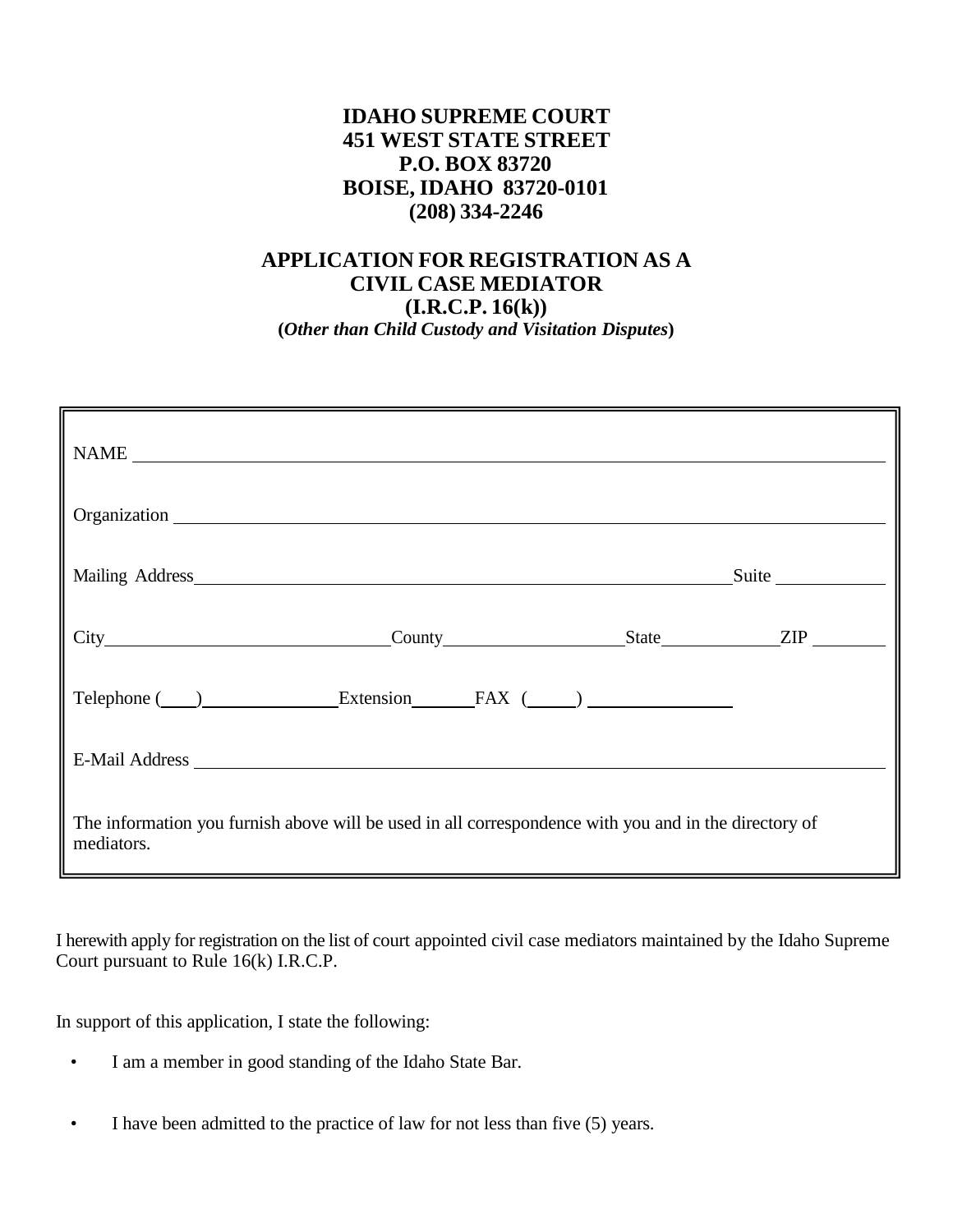- I have attended a minimum of forty (40) contact hours of mediation training that complies with the standards set forth in Rule 16(j)(6)(B)(iv), Idaho Rules of Civil Procedure. A description of this training is set forth in the attached Addendum Sheet of Mediator Training.
- I submit the following information for inclusion on the Supreme Court's roster of civil case mediators (other than child custody and visitation disputes). (**Please print or type this information in the space provided below using the attached legend of abbreviations where appropriate.)**
	- (1) Professional Affiliations: (bar memberships, mediation associations)

(2) Education:

(3) Legal training and experience: (litigation experience, areas of practice, expertise)

(4) Mediation training and experience:

(5) Fees and expenses:

(6) In addition to the county of my mailing address, I am willing to conduct mediations in the following counties:

| Signature | Date |
|-----------|------|
|           |      |

Please return the completed application with supporting documentation to:

Idaho Supreme Court Administrative Director of the Courts 451 West State Street P.O. Box 83720 Boise, Idaho 83720-0101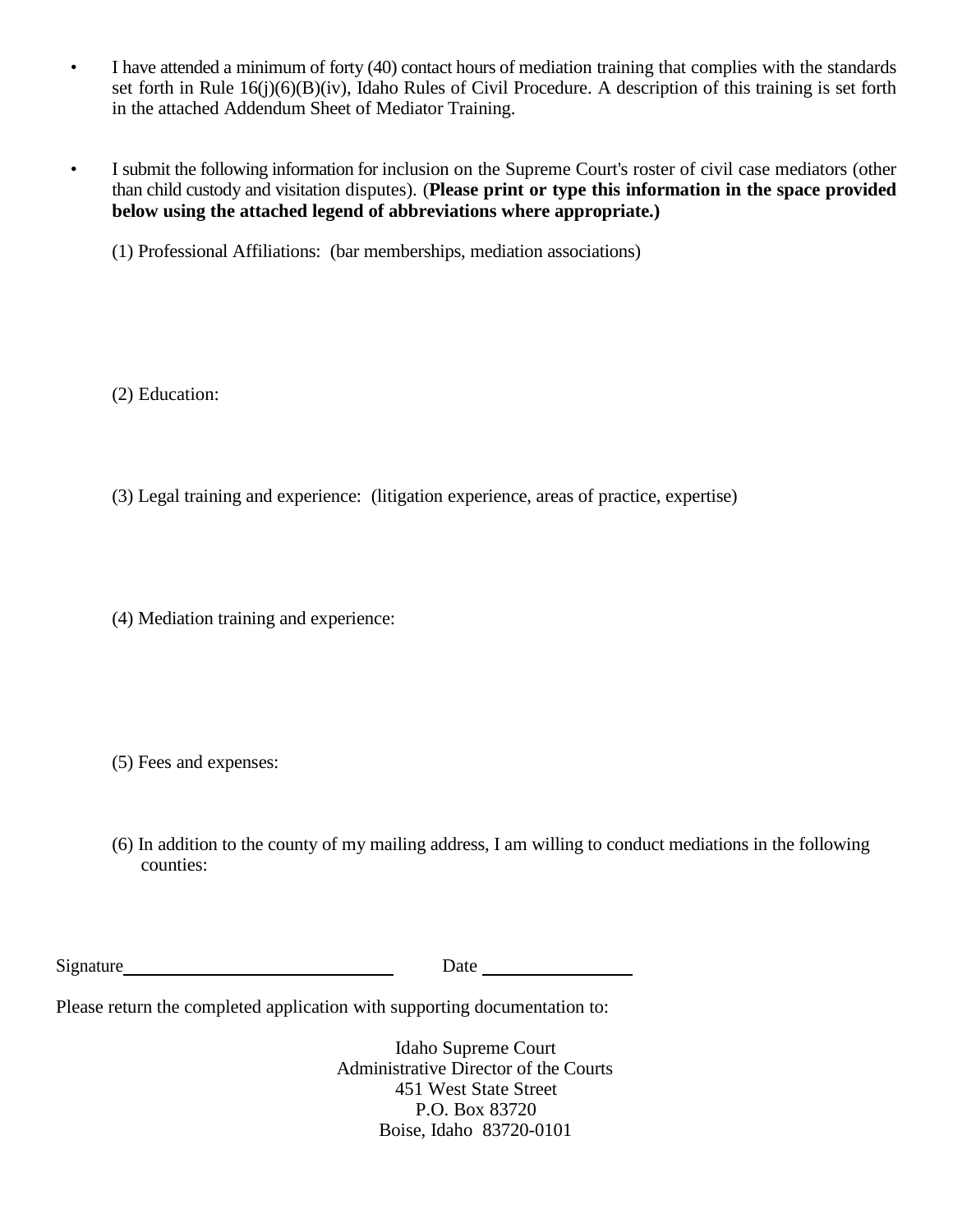#### **IDAHO SUPREME COURT 451 WEST STATE STREET P. O. BOX 83720 BOISE, IDAHO 83720-0101 (208) 334-2246**

## **APPLICATION FOR REGISTRATION AS A CIVIL CASE MEDIATOR (***Other than Child Custody and Visitation Disputes***)**

## **ADDENDUM SHEET OF MEDIATOR TRAINING**

**(You must use this sheet to list your mediation training sessions.)**

NAME

## MEDIATOR TRAINING:

| <b>Description of Course</b> Contact<br>or or Training | <b>Hours</b> | <b>Dates</b> | Name of Entity Listed<br><b>Below which Sponsored</b><br><b>Approved Training</b> |
|--------------------------------------------------------|--------------|--------------|-----------------------------------------------------------------------------------|
|                                                        |              |              |                                                                                   |
|                                                        |              |              |                                                                                   |
|                                                        |              |              |                                                                                   |
|                                                        |              |              |                                                                                   |
|                                                        |              |              |                                                                                   |
|                                                        |              |              |                                                                                   |

(Attach additional pages if needed.)

**NOTE: Courses and training sponsored by an accredited college or university do not require further approval. Mediation training sessions conducted by other providers must be approved by the Idaho State Bar, the Idaho Mediation Association, or the Society of Professionals in Dispute Resolution as provided by Rule 16(k) of the Idaho Rules of Civil Procedure.**

**Name of Entity Listed**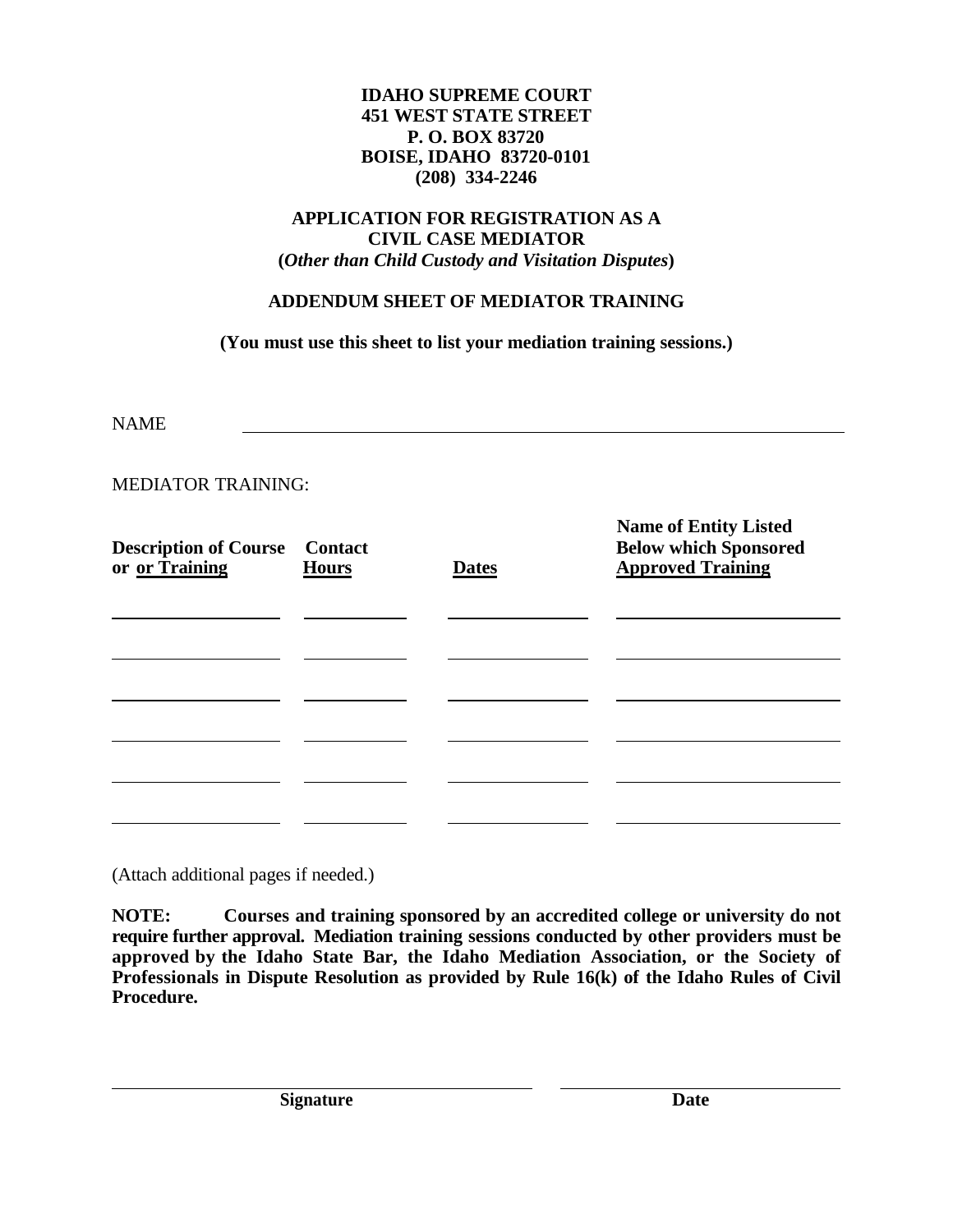# **IDAHO SUPREME COURT**

## **CERTIFICATE OF COMPLETION OF ADDITIONAL CIVIL CASE MEDIATOR EDUCATION**

Reporting period: through through

#### **To the Supreme Court of the State of Idaho:**

I, 1. The subset of person in the set of person in the completed set of person in the set of person in the completed  $\sum_{n=1}^{\infty}$  and  $\sum_{n=1}^{\infty}$  and  $\sum_{n=1}^{\infty}$  and  $\sum_{n=1}^{\infty}$  and  $\sum_{n=1}^{\infty}$  and  $\sum_{n=1}^{\$ five (5) hours of additional mediator education in required topics, as outlined below, which education has consisted of courses, seminars, or training sessions which have been sponsored or approved by an accredited college or university, the Idaho State Bar, the Idaho Mediation Association, or the Society of Professionals in Dispute Resolution, as required by Rule 16(k) of the Idaho Rules of Civil Procedure, Idaho Supreme Court Rules. (Please attach a certificate of completion or other document showing that the mediation education has been approved by one of the above organizations.)

| Course Title and Principal<br>Trainer(s)                                                                             | Course<br>Date(s) | Name of Entity Listed<br>Above which Sponsored or<br><b>Approved Training</b> | Course Location | Actual<br>Training<br>Hours |
|----------------------------------------------------------------------------------------------------------------------|-------------------|-------------------------------------------------------------------------------|-----------------|-----------------------------|
|                                                                                                                      |                   |                                                                               |                 |                             |
|                                                                                                                      |                   |                                                                               |                 |                             |
|                                                                                                                      |                   |                                                                               |                 |                             |
|                                                                                                                      |                   |                                                                               |                 |                             |
|                                                                                                                      |                   |                                                                               |                 |                             |
| (Attach a separate sheet of paper as an addendum to this certificate if additional space is needed.)<br><b>TOTAL</b> |                   |                                                                               |                 |                             |

| Dated this<br>uav. |  |  |
|--------------------|--|--|
|                    |  |  |

Signature

| Subscribed and sworn to before me, a Notary Public, this | day of       |  |
|----------------------------------------------------------|--------------|--|
| Notary Public:                                           | Residing at: |  |
| Commission expiration date:                              |              |  |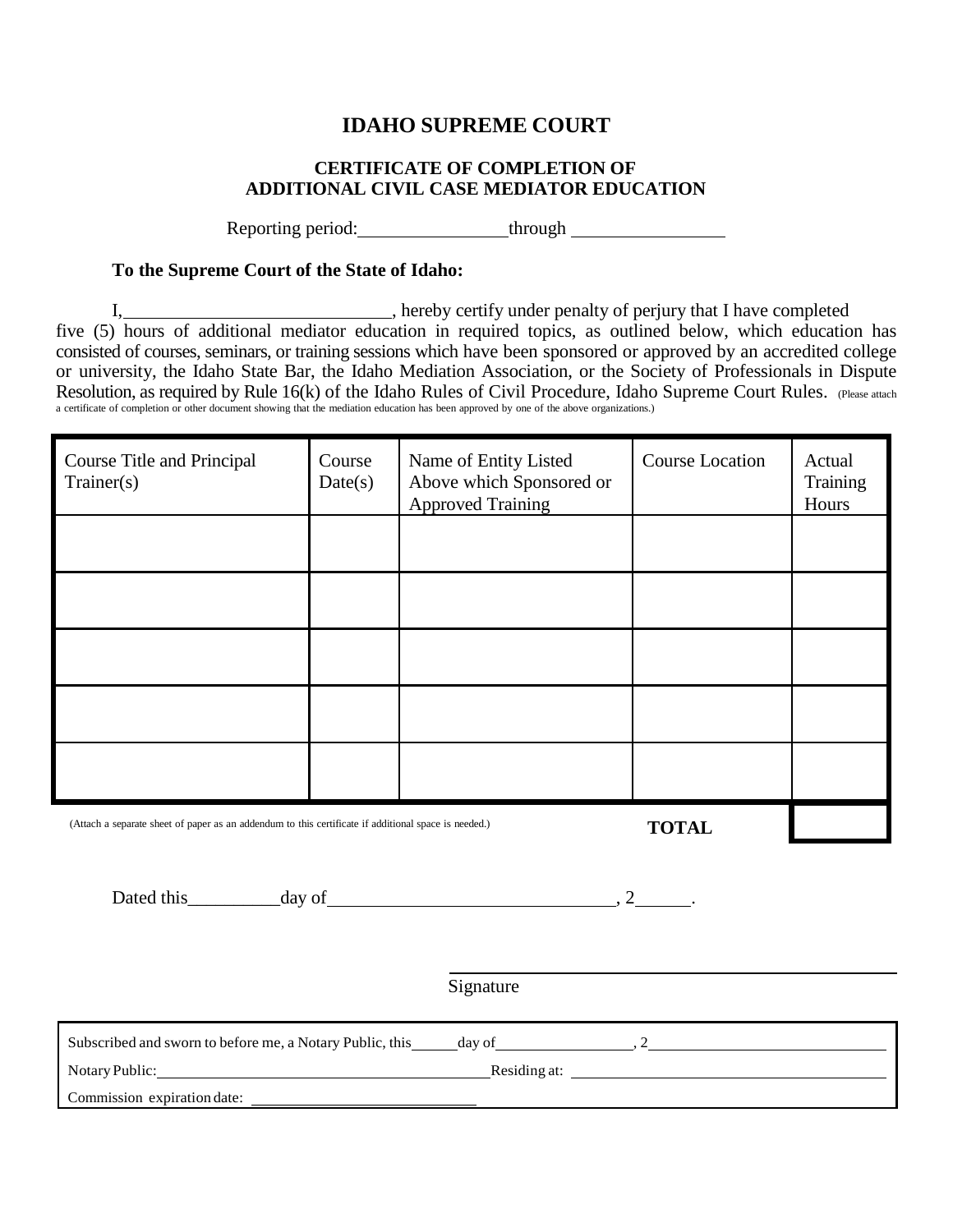## **IDAHO SUPREME COURT**

# **APPLICATION FOR REGISTRATION AS A CIVIL CASE MEDIATOR (***Other than Child Custody and Visitation Disputes***)**

## **AFFIDAVIT OF COMPLIANCE**

State of )

County of ) ss. )

To the Idaho Supreme Court:

I, \_ , being first duly sworn, depose and say that:

I am the applicant who has signed this application for the placement of my name on the list of civil case mediators (other than child custody and visitation disputes) maintained by the Idaho Supreme Court in accordance with Rule 16(k) of the Idaho Rules of Civil Procedure. By signing this application, I certify that I have fulfilled the requirements therein for becoming a registered civil case mediator.

I fully realize that the determination as to whether I am placed on the Supreme Court's list of civil case mediators depends on the truth and completeness of my answers set forth in this application and the statements attached. To my knowledge, the answers and information which I have supplied in connection with the application are true and complete.

I have read and understand the contents of Rule 16(k) of the Idaho Rules of Civil Procedure and Rule 507 of the Idaho Rules of Evidence, as adopted by the Idaho Supreme Court, relating to civil case mediation and mediator privilege, respectively, and I intend to conduct the mediation of civil cases in conformance with those rules.

Date:

Applicant's Signature

Subscribed and sworn to before me this  $\_\_\_\_$  day of  $\_\_\_\_\_\_$ ,  $2$   $\qquad$ 

(SEAL) Notary Public for Residing at My Commission Expires